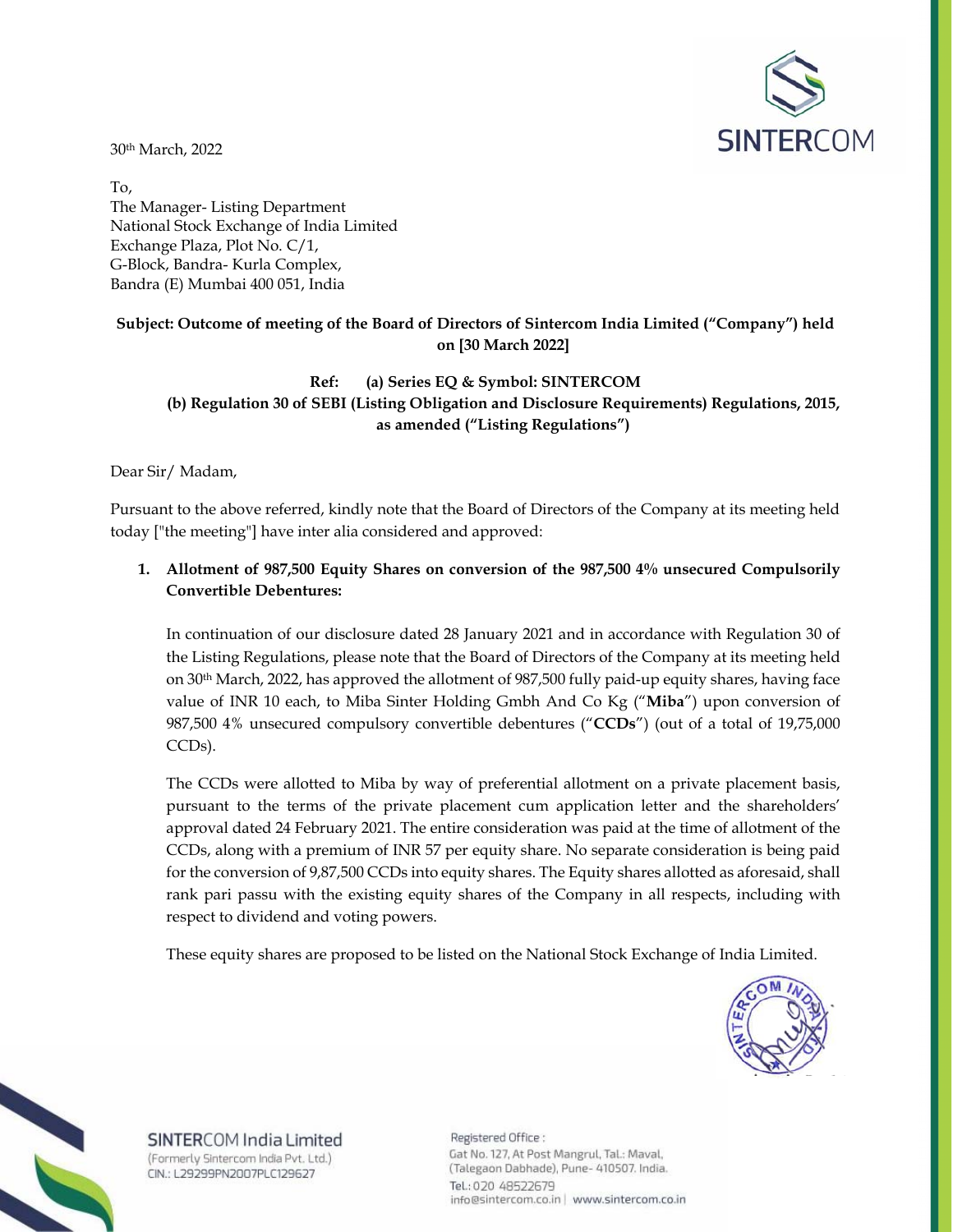

Pursuant to the aforesaid allotment, the paid-up share capital of the Company stands increased as under:

| <b>Particulars</b>             | <b>Pre-Conversion</b><br>structure | <b>Post-Conversion</b><br>structure |
|--------------------------------|------------------------------------|-------------------------------------|
| Paid Up Capital (No of Shares) | 25,552,822                         | 26,540,322                          |
| Paid Up Capital                | Rs. 255,528,220/-                  | Rs. 265,403,220/-                   |

**2 the Board of Directors of the Company has made the changes in the Composition Nomination and Remuneration Committee as under:** 

| <b>Current Composition</b>                                         | <b>Revised Composition</b>                    |
|--------------------------------------------------------------------|-----------------------------------------------|
| Mr. Dara Kalyaniwala (Independent Director) -                      | Mr. Dara Kalyaniwala (Independent Director) - |
| Chairman                                                           | Chairman                                      |
| Mr. Madan Godse (Independent Director)<br>$\overline{\phantom{a}}$ | Mr. Madan Godse (Independent Director) -      |
| Member                                                             | Member                                        |
| Mr. Hari Nair (Non-executive Director)                             | Mr. Bernd Badurek (Non-executive Director)    |
| Mr. Bernd Badurek (Non-executive Director)                         |                                               |

**3. the Board of Directors of the Company in the meeting have authorized following KMP's for the purpose of determining materiality of an event and for the purpose of making disclosures to the Stock Exchange, in terms of Policy revised by the Board:** 

| Sr. No.        | Name                       | Designation                                  | Email ID                 | <b>Contact Number</b> |
|----------------|----------------------------|----------------------------------------------|--------------------------|-----------------------|
|                | Mr. Jignesh<br>Raval       | Managing Director                            | investor@sintercom.co.in | +91 20 4852 2679      |
| $\overline{2}$ | Ms. Anuja Joshi            | Company Secretary<br>& Compliance<br>Officer | investor@sintercom.co.in | +91 20 4852 2679      |
| 3              | Mr. Pankaj<br>Bhatawadekar | Chief Financial<br>Officer                   | investor@sintercom.co.in | +91 20 4852 2679      |



SINTERCOM India Limited (Formerly Sintercom India Pvt. Ltd.) CIN.: L29299PN2007PLC129627

Registered Office: Gat No. 127, At Post Mangrul, Tal.: Maval, (Talegaon Dabhade), Pune- 410507. India. Tel.: 020 48522679 info@sintercom.co.in | www.sintercom.co.in